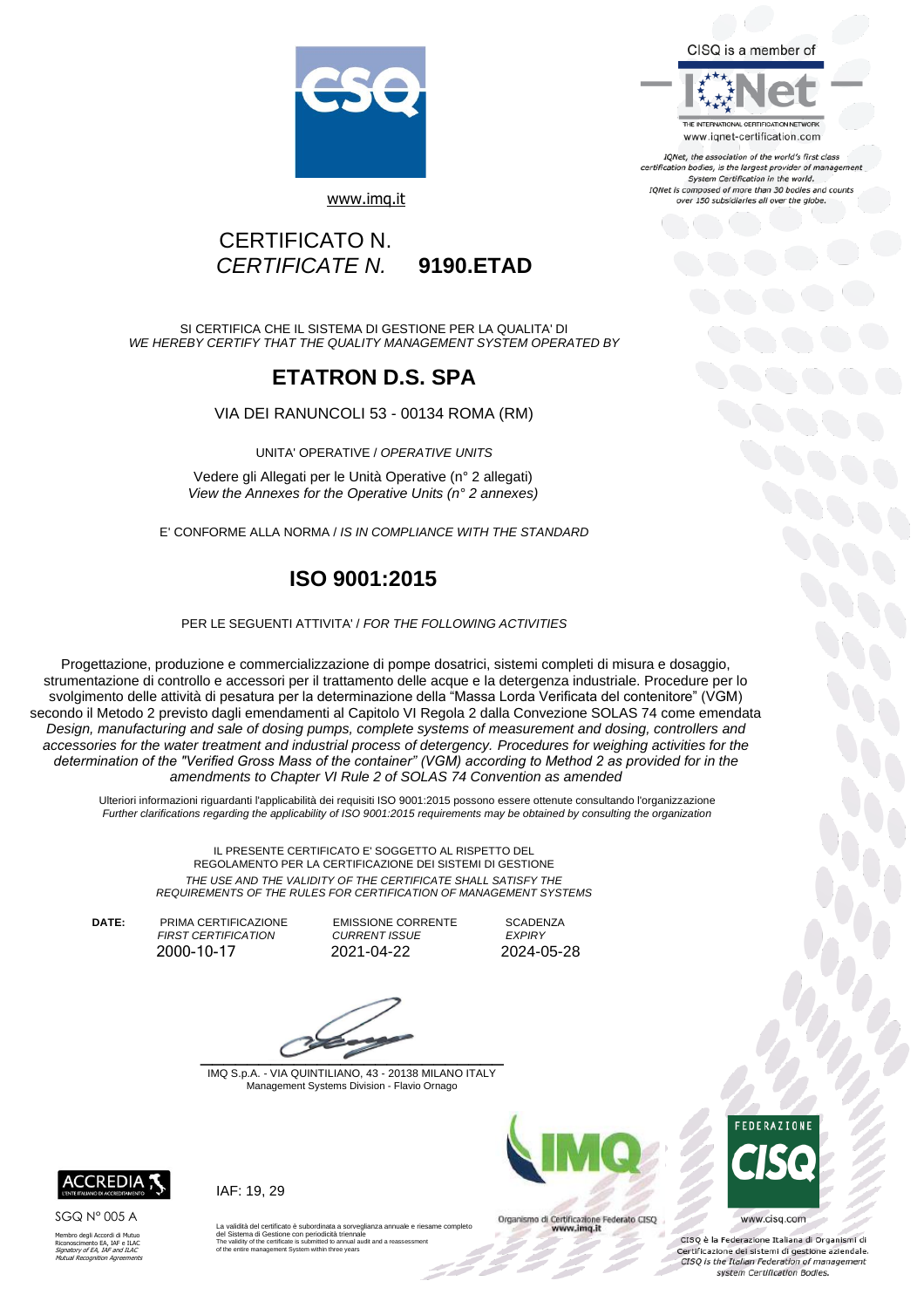CISQ is a member of



IQNet, the association of the world's first class certification bodies, is the largest provider of management System Certification in the world. IONet is composed of more than 30 bodies and counts over 150 subsidiaries all over the globe.



[www.imq.it](http://www.imq.it/) 

ALLEGATO N.<br>ANNEX N.  *ANNEX N.* **9190.ETAD-1**

# **ETATRON D.S. SPA**

VIA DEI RANUNCOLI 53 - 00134 ROMA (RM)

Attività: *Activities:*

Progettazione, produzione e commercializzazione di pompe dosatrici, sistemi completi di misura e dosaggio, strumentazione di controllo e accessori per il trattamento delle acque e la detergenza industriale. Procedure per lo svolgimento delle attività di pesatura per la determinazione della "Massa Lorda Verificata del contenitore" (VGM) secondo il Metodo 2 previsto dagli emendamenti al Capitolo VI Regola 2 dalla Convezione SOLAS 74 come emendata

*Design, manufacturing and sale of dosing pumps, complete systems of measurement and dosing, controllers and accessories for the water treatment and industrial process of detergency. Procedures for weighing activities for the determination of the "Verified Gross Mass of the container" (VGM) according to Method 2 as provided for in the amendments to Chapter VI Rule 2 of SOLAS 74 Convention as amended*

> IL PRESENTE ALLEGATO HA LO SCOPO DI ESPLICITARE LE ATTIVITA' SVOLTE PRESSO IL SINGOLO SITO/UNITA' OPERATIVA NELL'AMBITO DELLA CERTIFICAZIONE DEL SISTEMA DI GESTIONE RILASCIATA A ETATRON D.S. SPA

*THE AIM OF PRESENT ANNEX IS TO EXPLAIN THE ACTIVITIES PERFORMED IN EACH SITE/OPERATIVE UNIT OF THE MANAGEMENT SYSTEM CERTIFICATION ISSUED TO ETATRON D.S. SPA*

PER LA VALIDITA' RIFERIRSI AL CERTIFICATO N. 9190.ETAD *FOR THE VALIDITY PLEASE REFER TO CERTIFICATE N. 9190.ETAD*

**DATE:** PRIMA CERTIFICAZIONE EMISSIONE CORRENTE SCADENZA

 *FIRST CERTIFICATION CURRENT ISSUE EXPIRY*  2021-04-22

 $\overline{\phantom{a}}$ 

IMQ S.p.A. - VIA QUINTILIANO, 43 - 20138 MILANO ITALY Management Systems Division - Flavio Ornago



SGQ N° 005 A

Membro degli Accordi di Mutuo<br>Riconoscimento EA, IAF e ILAC<br>*Signatory of EA, IAF and ILAC<br>Mutual Recognition Agreements* 

*This document is part of certificate n. 9190.ETAD* IAF: 19, 29

La validità del certificato è subordinata a sorveglianza annuale e riesame completo<br>del Sistema di Gestione con periodicità triennale<br>The validity of the certificate is submitted to annual audit and a reassessment<br>of the e

ente documento integra il certificato n. 9190.ETAD



Organismo di Certificazione Federato CISQ<br>www.imq.it



www.cisq.com

CISQ è la Federazione Italiana di Organismi di Certificazione dei sistemi di gestione aziendale.<br>CISQ is the Italian Federation of management system Certification Bodies.